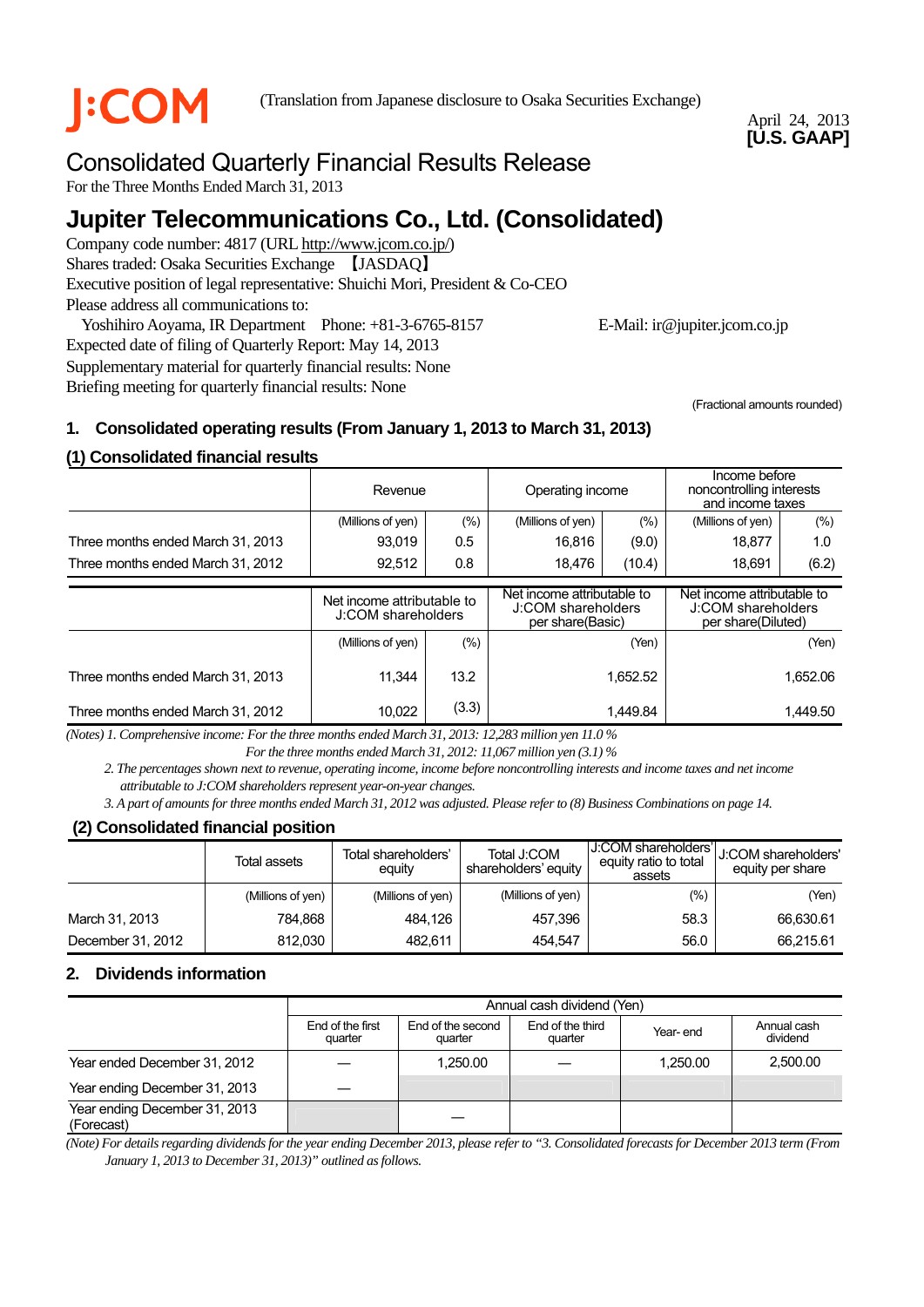#### **3. Consolidated forecasts for December 2013 term (From January 1, 2013 to December 31, 2013)**

As announced in the press release issued on April 11, 2013, "Notice Regarding Results of Joint Tender Offer for Share Certificates Etc. of Jupiter Telecommunications Co., Ltd. by KDDI Corporation and NJ Corporation and Changes in the Parent Company and the Largest and Major Shareholder," all issued common shares and stock acquisition rights of Jupiter Telecommunications Co., Ltd. ("J:COM" or "the Company") were to be acquired by its major shareholders, Sumitomo Corporation and KDDI Corporation ("KDDI"), as well as NJ Corporation. A tender offer ("the Tender Offer") period from February 27, 2013 to April 10, 2013, was put into effect; however, the acquisition of all of the issued common shares was not possible. Therefore, procedures to complete the acquisition of all of the issued common shares (excluding treasury shares held by the Company) have been planned in accordance with the series of procedures described in "(4) Policy on Reorganization, etc. after the Tender Offer (Matters related to the So-Called Two Step Acquisition)" of "3. Details and Basis of, and Reasons for, the Opinion on the Tender Offer" in the press release issued on February 26, 2013, "Notice of Company's Opinion on Joint Tender Offer for Share Certificates etc. of the Company by KDDI Corporation and NJ Corporation."

If the procedures are implemented, the Company's common shares will be delisted after taking the prescribed procedures pursuant to the JASDAQ Market's delisting standards. Following that, J:COM is scheduled to be integrated with KDDI's consolidated subsidiary Japan Cablenet Limited, which is the second largest MSO in Japan's cable television industry. Because the period of the integration is still undecided at the present stage, it is difficult to accurately forecast the effects of these activities. Therefore, taking into account the events described above, J:COM refrains from disclosing financial forecasts for the December 2013 term.

#### **4. Other Information**

#### **(1) Changes in significant consolidated subsidiaries: None**

(Change in specified subsidiaries accompanying changes in scope of consolidation)

#### **(2) Adoption of simplified method or specific method to quarterly consolidated financial statements: None**

#### **(3) Change in significant accounting policies**:

(i) Changes due to revision of accounting standards and other regulations: Yes (ii) Others : Yes *(Note) Please refer to (3) Change in Significant Accounting Policies on page 7.*

#### **(4) Outstanding shares**

(i) Number of issued shares at end of term (consolidated, including treasury stock):

| As of March 31, 2013:                   | 6,947,813 shares | As of December $31, 2012$ : | 6,947,813 shares |
|-----------------------------------------|------------------|-----------------------------|------------------|
| (ii) Number of treasury stock:          |                  |                             |                  |
| As of March 31, 2013:                   | 83.168 shares    | As of December $31, 2012$ : | 83,168 shares    |
| (iii) Number of weighted average stock: |                  |                             |                  |

\*Presentation on the status of quarterly review procedure

This consolidated quarterly financial results release is outside the scope of quarterly review procedure based on Japan's Financial Instruments and Exchange Law.

It is under the review procedure at the time of disclosure of this report.

\*Explanation for forecasts of operations and other notes

The forecasts contained in this report have been prepared on the basis of information that is currently available. Because such estimates are inherently very uncertain, actual results may differ from the forecasts. The Company does not guarantee that it will achieve these estimated results and advises readers to refrain from depending solely on these forecasts. Readers should also note that the Company is under no obligation to revise this information on a regular basis.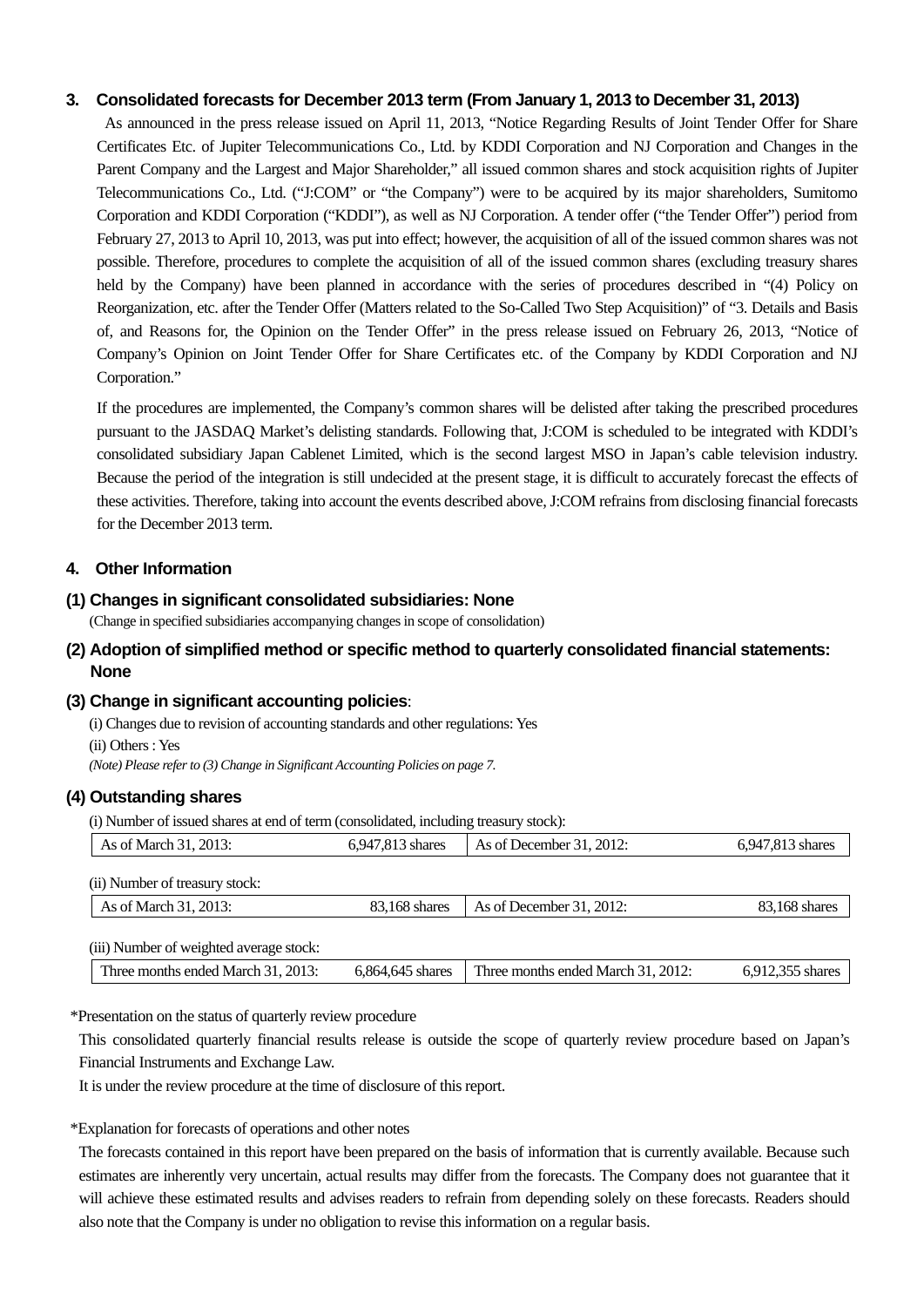# <**Contents**>

| 1. Qualitative Information on the Financial Results for the Three Months ended March 31, 2013 <b></b> P. 2                                                                                                                                                                                                                          |  |
|-------------------------------------------------------------------------------------------------------------------------------------------------------------------------------------------------------------------------------------------------------------------------------------------------------------------------------------|--|
|                                                                                                                                                                                                                                                                                                                                     |  |
|                                                                                                                                                                                                                                                                                                                                     |  |
| (ii) Overview of Business Activities <b>Witch and Street and Street Parameter</b> P. 3                                                                                                                                                                                                                                              |  |
| (iii) Profit and Loss <b>continues</b> and continues and continues and profit and Loss <b>continues and continues and profit and loss</b> continues and profit and continues and profit and continues and profit and profit and profit a                                                                                            |  |
|                                                                                                                                                                                                                                                                                                                                     |  |
| (i) Assets, Liabilities and Shareholders' Equity manufactured and contain an extraordinary P. 5                                                                                                                                                                                                                                     |  |
| $(ii)$ Cash Flows $\cdots$ $\cdots$ $\cdots$ $\cdots$ $\cdots$ $\cdots$ $\cdots$ $\cdots$ $\cdots$ $\cdots$ $\cdots$ $\cdots$ $\cdots$ $\cdots$ $\cdots$ $\cdots$ $\cdots$ $\cdots$ $\cdots$ $\cdots$ $\cdots$ $\cdots$ $\cdots$ $\cdots$ $\cdots$ $\cdots$ $\cdots$ $\cdots$ $\cdots$ $\cdots$ $\cdots$ $\cdots$ $\cdots$ $\cdots$ |  |
|                                                                                                                                                                                                                                                                                                                                     |  |
|                                                                                                                                                                                                                                                                                                                                     |  |
|                                                                                                                                                                                                                                                                                                                                     |  |
|                                                                                                                                                                                                                                                                                                                                     |  |
|                                                                                                                                                                                                                                                                                                                                     |  |
|                                                                                                                                                                                                                                                                                                                                     |  |
|                                                                                                                                                                                                                                                                                                                                     |  |
| $(ii)$ Others $\cdots$ $P.7$                                                                                                                                                                                                                                                                                                        |  |
|                                                                                                                                                                                                                                                                                                                                     |  |
|                                                                                                                                                                                                                                                                                                                                     |  |

| (1) Consolidated Quarterly Statements of Income and Comprehensive Income <b>Community</b> 28                                                                                                                                   |  |
|--------------------------------------------------------------------------------------------------------------------------------------------------------------------------------------------------------------------------------|--|
|                                                                                                                                                                                                                                |  |
|                                                                                                                                                                                                                                |  |
| (4) Assumptions for Going Concern manufactured and an extensive parameter of Assumptions for Going Concern manufactured and an extendion parameter parameter parameter and an extendion parameter and a set of Assumption of A |  |
| (5) Segment Information material content and properties and properties and properties and properties and properties and properties are properties and properties are properties and properties are properties and properties a |  |
|                                                                                                                                                                                                                                |  |
|                                                                                                                                                                                                                                |  |
|                                                                                                                                                                                                                                |  |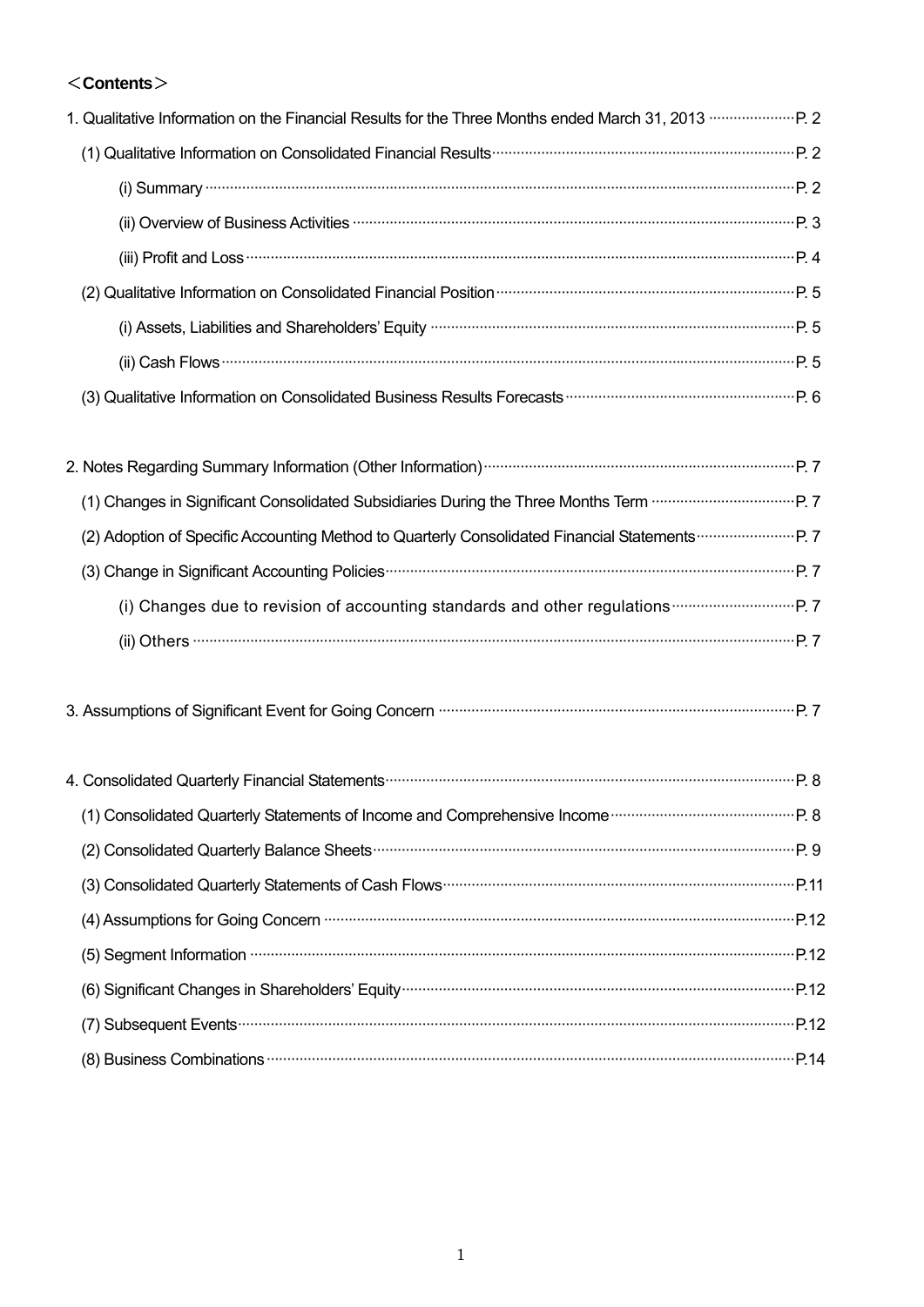### **1. Qualitative Information on the Financial Results for the Three Months ended March 31, 2013**

# **(1) Qualitative Information on Consolidated Financial Results**

## **(i) Summary**

J:COM's Cable Television Business and Media Business confronted major changes in the operating environment, including diversifying demands for broadcasting and telecommunications services from customer, and the appearance of new operators offering Internet protocol television (IPTV) and Over-The-Top (OTT) services alongside established broadcasters.

Under these circumstances, the J:COM Group aggressively pursued a variety of initiatives in line with its two basic policies of taking on new challenges to increase earnings and implementing ambitious cost restructuring measures, with a view to succeeding in this competitive environment and further expanding business over the medium to long term.

As a result of these initiatives, key performance indicators for the Cable Television Business in the first quarter (January 1, 2013 to March 31, 2013) of the fiscal year ending December 2013 were as follows.

| <b>Key Performance Indicators</b>          | As of March 31, 2012<br>(Three months ended)<br>March 31, 2012) | As of March 31, 2013<br>(Three months ended)<br>March 31, 2013) | Year-on-Year<br>Change |
|--------------------------------------------|-----------------------------------------------------------------|-----------------------------------------------------------------|------------------------|
| <b>Subscribing households</b>              |                                                                 |                                                                 |                        |
| Total Number of Subscribing Households *** | 3, 641, 200                                                     | 3, 747, 000                                                     | $+2.9%$                |
| Total RGUs <sup>*ii</sup>                  | 7, 204, 900                                                     | 7,629,200                                                       | $+5.9%$                |
| <b>CATV</b>                                | 3, 070, 300                                                     | 3, 102, 900                                                     | $+1.1\%$               |
| <b>High-Speed Internet Access</b>          | 1, 848, 400                                                     | 2,006,500                                                       | $+8.6%$                |
| Telephony                                  | 2, 286, 200                                                     | 2,519,800                                                       | $+10.2%$               |
| Average Monthly Churn Rate (per RGU)       | 1.08%                                                           | 1.08%                                                           | 0.00                   |
| ARPU <sup>*iii</sup>                       | ¥7, 429                                                         | 47,301                                                          | $_{4-128}$             |
| <b>Bundle Ratio</b>                        | 1.98                                                            | 2.04                                                            | $+0.06$                |

\*i : Number of households subscribing to at least one service

\*ii : Total number of revenue generating units (RGUs) for services supplied

\*iii: Average revenue per unit (subscribing household)

\*ⅳ: Average number of services provided per subscribing household

Turning to cumulative earnings in the first quarter, revenue increased 0.5% compared with the same quarter of the previous fiscal year to ¥93,019 million. Operating income for the first quarter decreased 9.0% to ¥16,816 million from the corresponding period of the previous fiscal year, while net income attributable to J:COM shareholders increased 13.2% year on year to ¥11,344 million.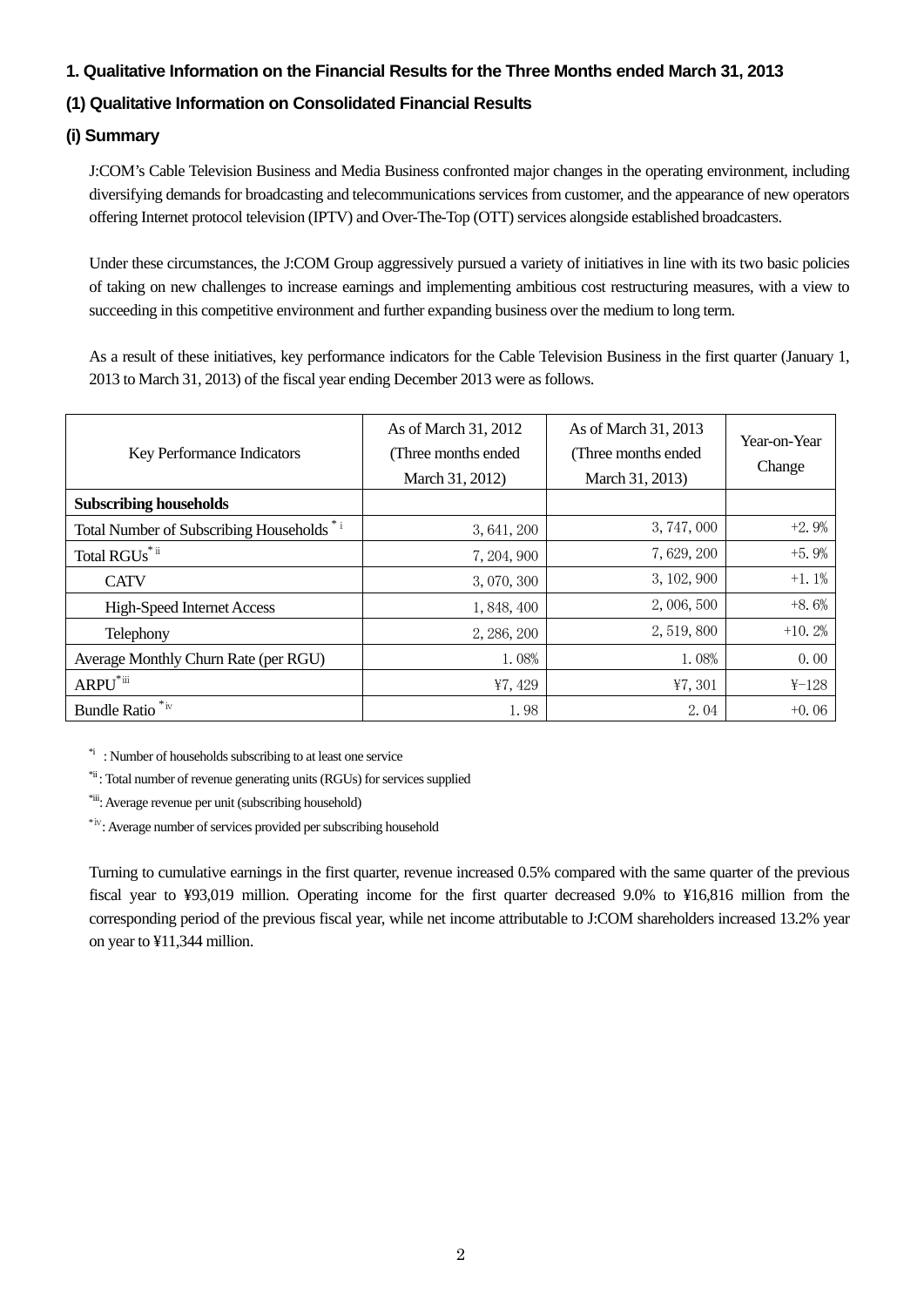#### **(ii) Overview of Business Activities**

In the Cable Television Business, J:COM regards retaining the loyalty of its existing customers as the most important new challenge for increasing earnings. This applies to households subscribing to J:COM services as well as households that are not subscribing. To successfully retain customers, the J:COM Group is focusing on developing and offering a wide range of new services under its basic "J:COM Everywhere" strategy to help make its customers' lifestyles more convenient and comfortable.

As part of these efforts, J:COM is providing high-speed Internet-based packaged services that make use of services such as "au Smart Value"\*, launched in March 2012, and "J:COM TV My style NEXT"\*\*, which was first offered in September of the same year. The Company is also promoting the use of its "Xvie" service in combination with "J:COM On Demand Megapack," an all-you-can-watch video-on-demand (VOD) service. "Xvie" is a "TV Everywhere" service tailored to suit customers' changing viewing styles, allowing them to enjoy VOD anytime, anywhere, and on any type of device.

On February 14, 2013, the Company began offering its "J:COM Omakase Support" service targeting subscribers of "J:COM TV Digital" and "J:COM NET" in all of its service areas. The service provides assistance with television and Internet technical difficulties, such as television wiring and connections, and setting up computers, smartphones and tablet devices to use Internet, all for a monthly charge of 525 yen (including tax). Expert personnel provide remote computer support through special telephones, and visit households at no charge or for a discounted fee. By providing "J:COM Omakase Support," the Company aims to make it easier for customers to use its services worry-free.

As a new business, the J:COM Group began a trial service to supply electricity to condominiums in Tokyo's Suginami Ward in December 2012. From April 18, 2013, the Group began offering the service as "J:COM Electric Power" to condominiums of 70 units or more in a service area covering the entire Kanto region, comprising Tokyo and the five surrounding prefectures of Saitama, Kanagawa, Chiba, Ibaraki, and Gunma. The Company receives the electricity supply from the Sumitomo Corporation Group's power company Summit Energy Corporation. "J:COM Electric Power" is offering electricity to customers living in condominiums in J:COM's service area at lower rates than those contracted with regional power companies.

In the Media Business, as a new challenges for increasing earnings, the Company is endeavoring to propose its VOD services based on an IP platform to the country's cable television operators outside the J:COM Group. By adopting the Group's VOD systems, cable television operators can provide VOD services compatible with multiple devices without incurring high amounts of development costs. Operators can also manage customer information and design their own service menus to develop services with a high degree of flexibility.

J:COM is implementing ambitious cost restructuring measures to help it take on these new challenges to increase earnings. Among these measures, the J:COM Group is stepping up initiatives commenced in the previous fiscal year to streamline head office operations, improve the efficiency of its technical centers, customer centers, and operation centers across Japan, and centralize procurement of materials and equipment.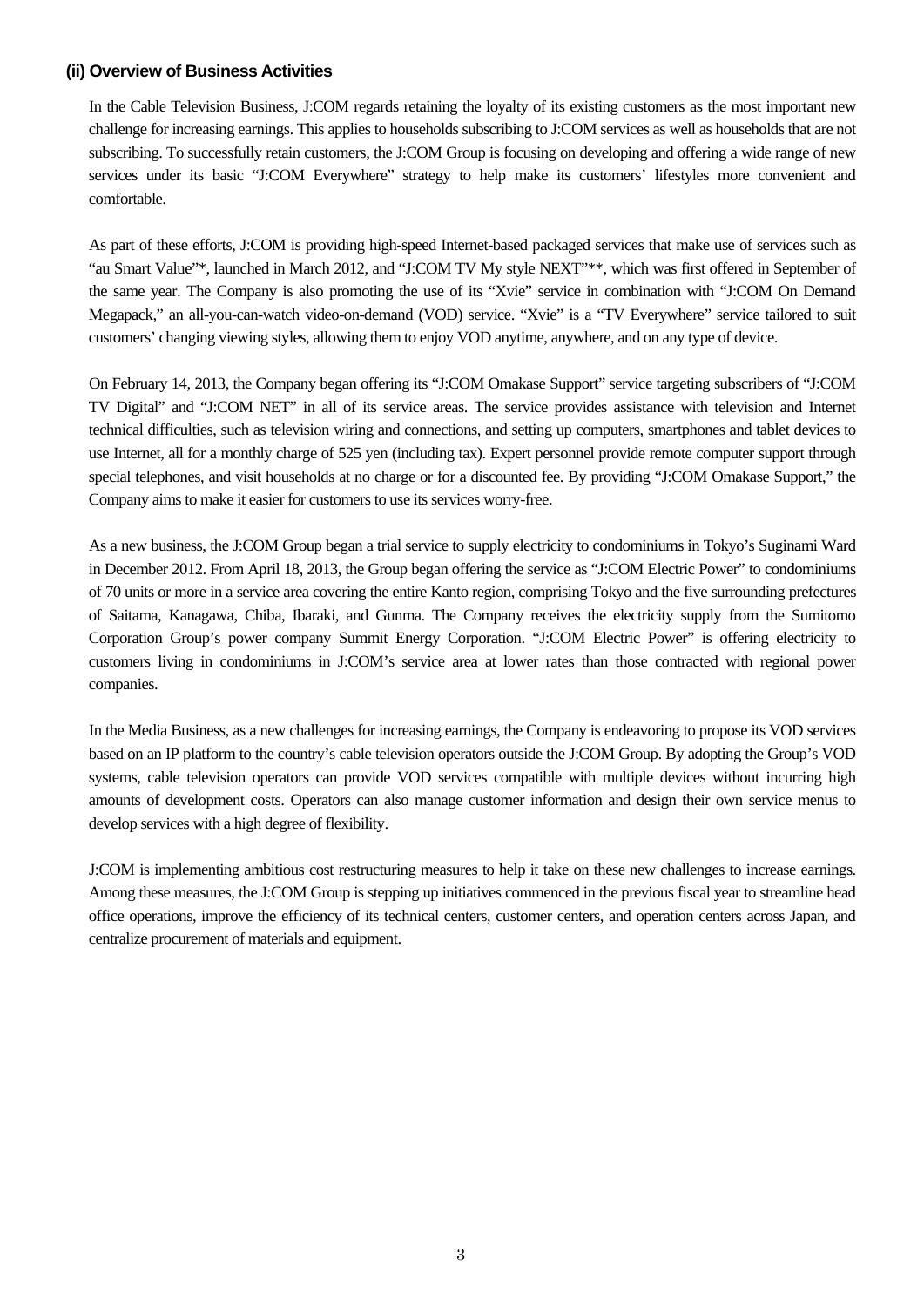#### **(iii) Profit and Loss**

Revenue increased by ¥507 million, or 0.5%, from ¥92,512 million for the three months ended March 31, 2012 to ¥93,019 million for the three months ended March 31, 2013.

Subscription fees increased by ¥618 million, or 0.8%, from ¥78,052 million for the three months ended March 31, 2012 to ¥78,670 million for the three months ended March 31, 2013. Cable television subscription fees decreased by ¥188 million, or 0.4%, from ¥42,010 million for the three months ended March 31, 2012 to ¥41,822 million for the three months ended March 31, 2013. High-speed Internet access subscription fees increased by ¥922 million, or 4.0%, from ¥23,113 million for the three months ended March 31, 2012 to ¥24,035 million for the three months ended March 31, 2013. Telephony subscription fees decreased by ¥116 million, or 0.9%, from ¥12,929 million for the three months ended March 31, 2012 to ¥12,813 million for the three months ended March 31, 2013. The decrease in cable television subscription fees, in spite of an increase in the number of consolidated subsidiary subscribing households, was mainly due to a decrease in ARPU caused largely by an increase in subscription rate of economical long term contract plan of J:COM TV My style NEXT and Value Plan, etc. On the other hand, the increase in high-speed Internet access subscription fees, in spite of a decrease in ARPU like cable television subscription fees, was mainly due to an increase in the number of consolidated subsidiary subscribing households. The decrease in telephony subscription fees was mainly due to a decrease in the revenue from call charge caused by the expansion in the range of free call. Other revenue decreased by ¥111 million, or 0.8%, from ¥14,460 million for the three months ended March 31, 2012 to ¥14,349 million for the three months ended March 31, 2013.

Operating and programming costs decreased by ¥1,125 million, or 3.2%, from ¥35,715 million for the three months ended March 31, 2012 to ¥34,590 million for the three months ended March 31, 2013. This was mainly due to a decrease in costs relating to construction and telephony, and etc. Selling, general and administrative expenses increased by ¥543 million, or 3.0%, from ¥17,939 million for the three months ended March 31, 2012 to ¥18,482 million for the three months ended March 31, 2013. This was mainly due to an increase in personnel expenses and advertisement costs. Depreciation and amortization expenses increased by ¥2,749 million, or 13.5%, from ¥20,382 million for the three months ended March 31, 2012 to ¥23,131 million for the three months ended March 31, 2013. The Increase was mainly due to charge to expense for some assets for the three months ended March 31, 2013 because of the change of useful life of the capitalized cost of drop and construction in house.

Operating income, as a result of the above items, decreased by ¥1,660 million, or 9.0%, from ¥18,476 million for the three months ended March 31, 2012 to ¥16,816 million for the three months ended March 31, 2013.

Income before noncontrolling interests and income taxes increased by ¥186 million, or 1.0%, from ¥18,691 million for the three months ended March 31, 2012 to ¥18,877 million for the three months ended March 31, 2013. This was due to gain on sales of investments in affiliates by the sale of some investments in Discovery Japan, Ltd., which was partially offset by a decrease in operating income.

Net income attributable to J:COM shareholders increased by ¥1,322 million, or 13.2%, from ¥10,022 million for the three months ended March 31, 2012 to ¥11,344 million for the three months ended March 31, 2013.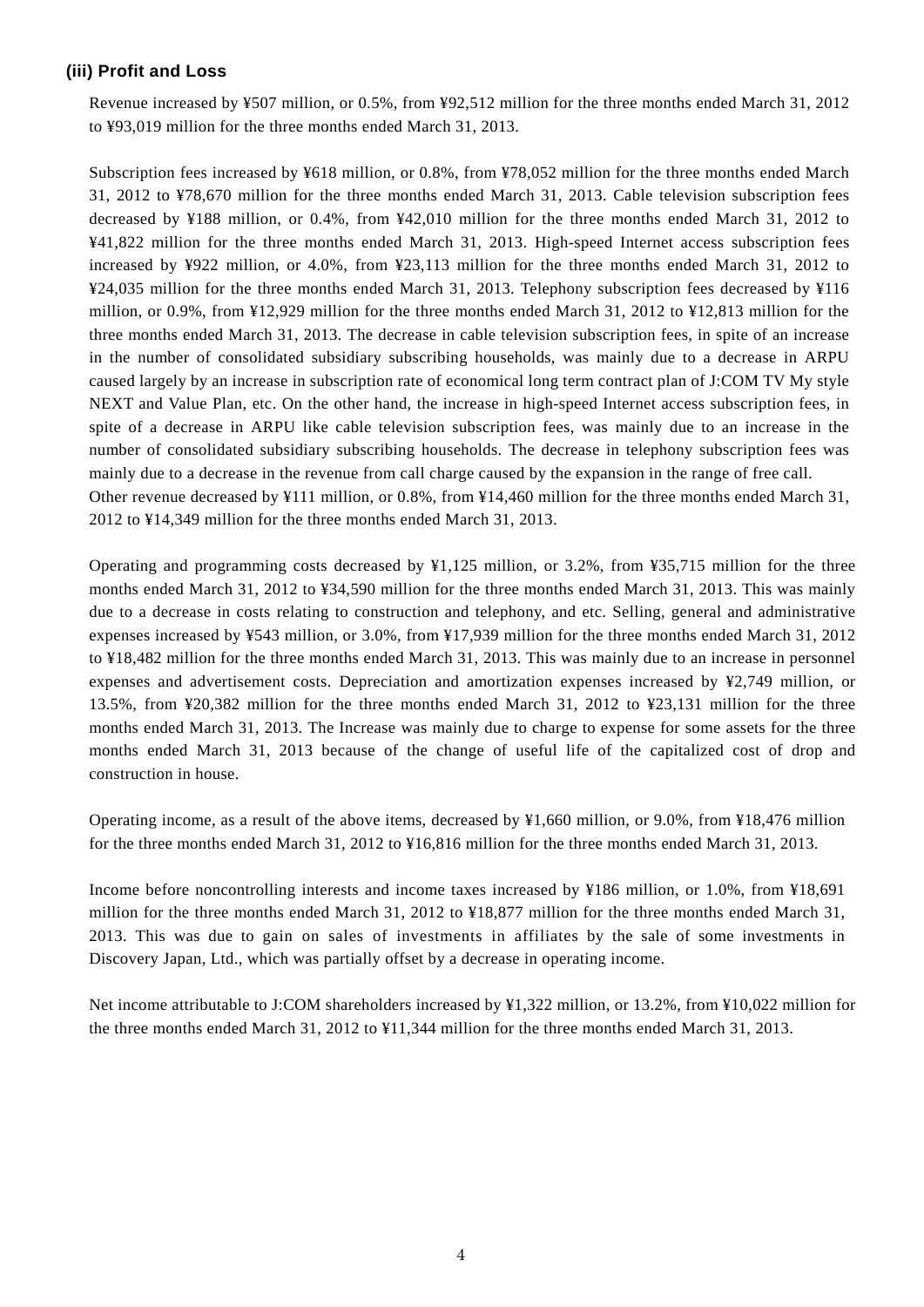### **(2) Qualitative Information on Consolidated Financial Position**

## **(i) Assets, Liabilities and Shareholders' Equity**

Total assets decreased by ¥27,162 million, from ¥812,030 million as of December 31, 2012 to ¥784,868 million as of March 31, 2013. This was due to a decrease in cash and cash equivalents and net book value of property and equipment, and identifiable intangible assets by depreciation.

Total liabilities decreased by ¥28,677 million from ¥329,419 million as of December 31, 2012 to ¥300,742 million as of March 31, 2013. This was primarily due to a decrease in debt and income taxes payable.

Total J:COM shareholders' equity increased by ¥2,849 million from ¥454,547 million as of December 31, 2012 to ¥457,396 million as of March 31, 2013. This was mainly due to an increase in retained earnings from net income attributable to J:COM shareholders for the three months ended March 31, 2013, which was partly offset by dividends paid to shareholders.

### **(ii) Cash Flows**

For the three months ended March 31, 2013, the net cash was provided by operating activities of ¥21,470 million, used in investing activities of ¥6,325 million and financing activities of ¥29,673 million, respectively. Resulting from the aforementioned activities, cash and cash equivalents decreased by ¥14,528 million from ¥110,853 million as of December 31, 2012 to ¥96,325 million as of March 31, 2013.

#### *Cash Provided by Operating Activities.*

Net cash provided by operating activities decreased by ¥7,692 million, from ¥29,162 million for the three months ended March 31, 2012 to ¥21,470 million for the three months ended March 31, 2013. The decrease was mainly attributable to increase in income taxes payment.

### *Cash Used in Investing Activities.*

Net cash used in investing activities decreased by ¥2,524 million, from ¥8,849 million for the three months ended March 31, 2012 to ¥6,325 million for the three months ended March 31, 2013. This was due to proceeds from sales of investments in affiliates, which was partially offset by an increase in payment for capital expenditures*.* 

### *Cash Used in Financing Activities.*

Net cash used in financing activities increased by ¥9,190 million, from ¥20,483 million for the three months ended March 31, 2012 to ¥29,673 million for the three months ended March 31, 2013. This was mainly due to an increase in principal payment of long-term debt.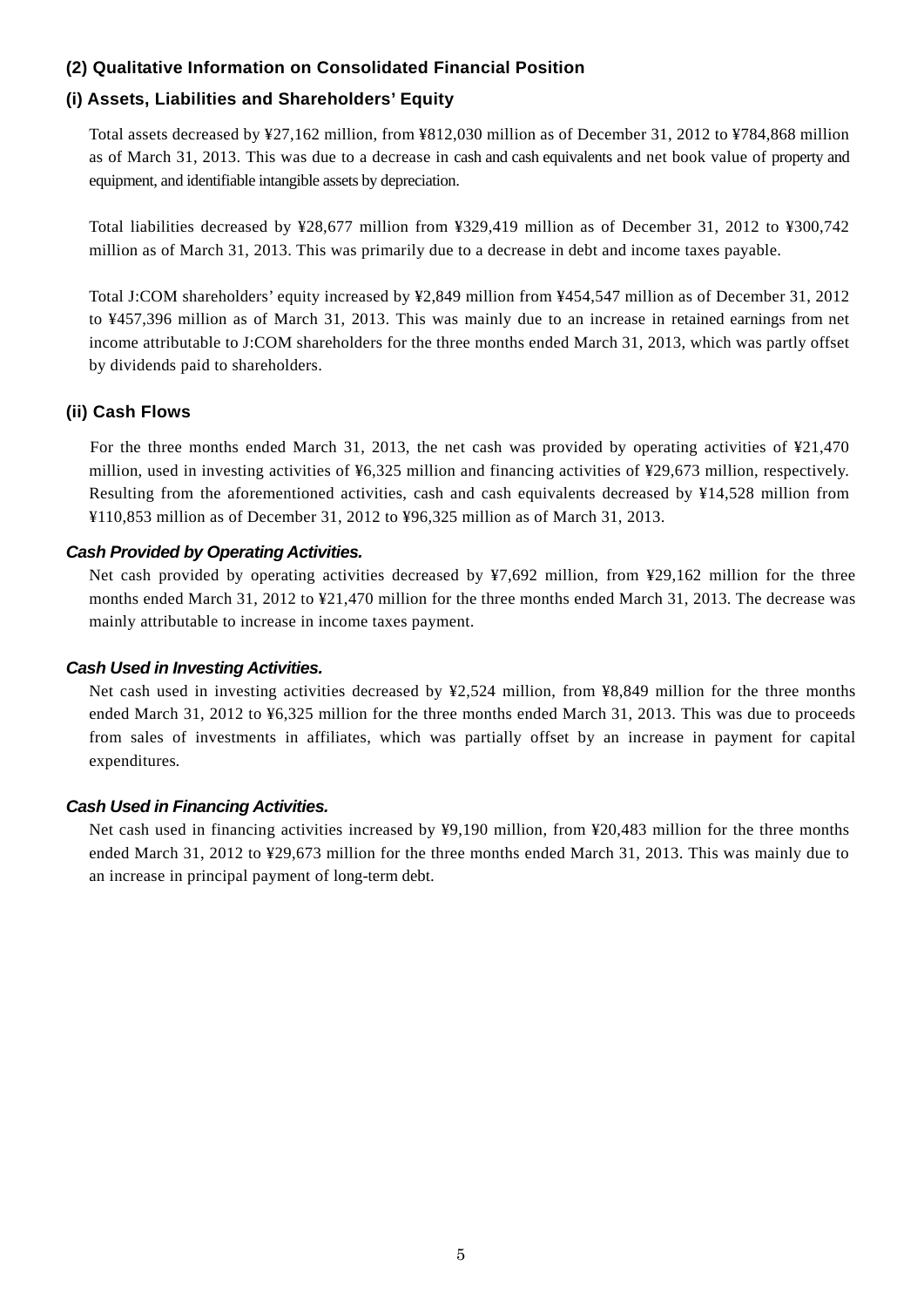#### **(3) Qualitative Information on Consolidated Business Results Forecasts**

As announced in the press release issued on April 11, 2013, "Notice Regarding Results of Joint Tender Offer for Share Certificates Etc. of Jupiter Telecommunications Co., Ltd. by KDDI Corporation and NJ Corporation and Changes in the Parent Company and the Largest and Major Shareholder," all issued common shares and stock acquisition rights of Jupiter Telecommunications Co., Ltd. ("J:COM" or "the Company") were to be acquired by its major shareholders, Sumitomo Corporation and KDDI Corporation ("KDDI"), as well as NJ Corporation. A tender offer ("the Tender Offer") period from February 27, 2013 to April 10, 2013, was put into effect; however, the acquisition of all of the issued common shares was not possible. Therefore, procedures to complete the acquisition of all of the issued common shares (excluding treasury shares held by the Company) have been planned in accordance with the series of procedures described in "(4) Policy on Reorganization, etc. after the Tender Offer (Matters related to the So-Called Two Step Acquisition)" of "3. Details and Basis of, and Reasons for, the Opinion on the Tender Offer" in the press release issued on February 26, 2013, "Notice of Company's Opinion on Joint Tender Offer for Share Certificates etc. of the Company by KDDI Corporation and NJ Corporation."

If the procedures are implemented, the Company's common shares will be delisted after taking the prescribed procedures pursuant to the JASDAQ Market's delisting standards. Following that, J:COM is scheduled to be integrated with KDDI's consolidated subsidiary Japan Cablenet Limited, which is the second largest MSO in Japan's cable television industry. Because the period of the integration is still undecided at the present stage, it is difficult to accurately forecast the effects of these activities. Therefore, taking into account the events described above, J:COM refrains from disclosing financial forecasts for the December 2013 term.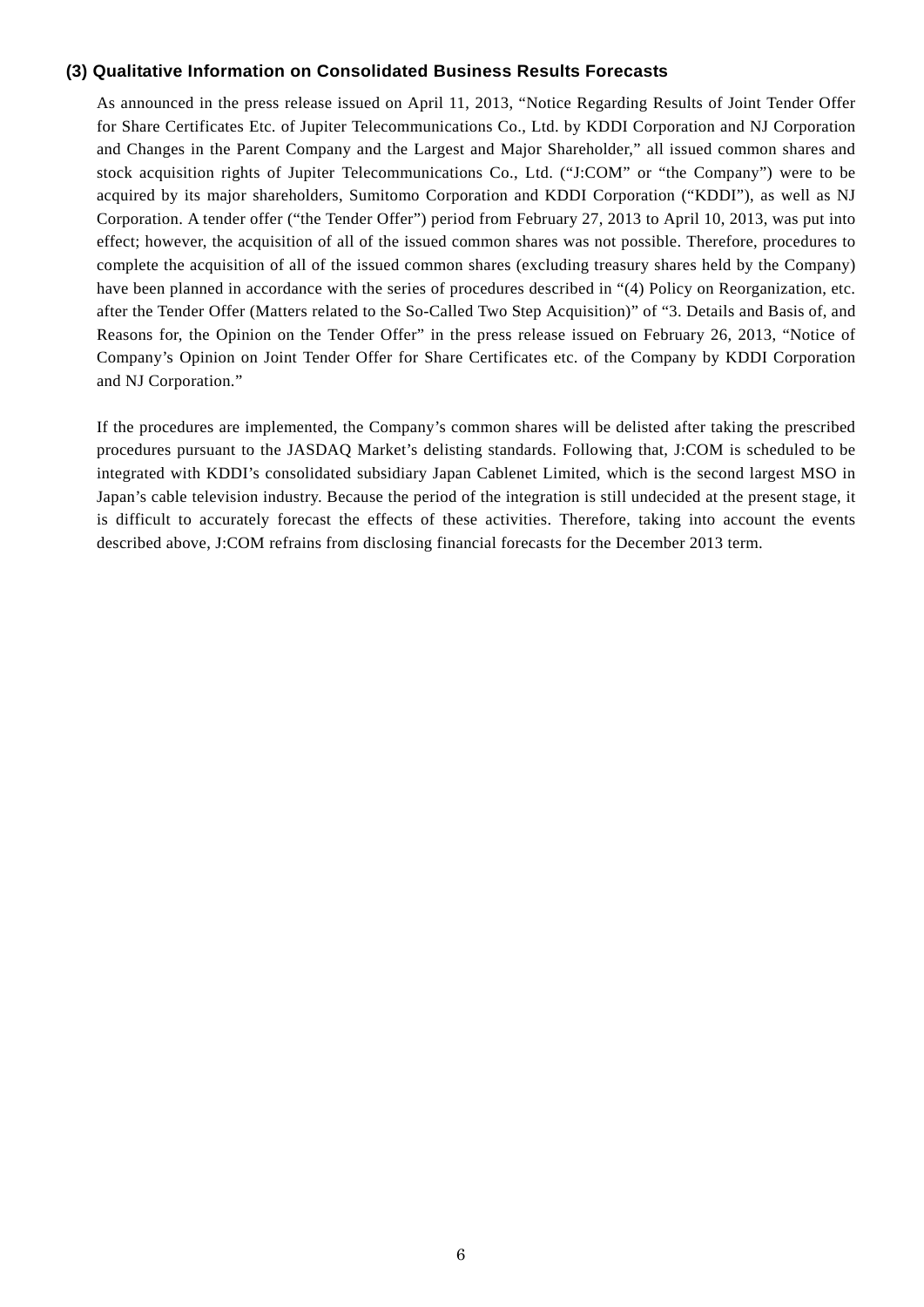## **2. Notes Regarding Summary Information (Other Information)**

- **(1) Changes in Significant Consolidated Subsidiaries During the Three months Term** None
- **(2) Adoption of Specific Accounting Method to Quarterly Consolidated Financial Statements**  None

# **(3) Change in Significant Accounting Policies**

# **(i) Changes due to revision of accounting standards and other regulations**

In February 2013, the Financial Accounting Standards Board (FASB) issued Accounting Standards Update (ASU) 2013-02, *Comprehensive Income (ASC Topic 220) Reporting of Amounts Reclassified Out Of Accumulated Other Comprehensive Income*. ASU2013-02 requires an entity to provide information about the amounts reclassified out of accumulated other comprehensive income by component. The Company adopted ASU2013-02 in the first quarter of 2013. ASU2013-02 being a disclosure regulation, such adoption did not have an impact on the Company's financial position and results of operations.

# **(ii) Others**

# **Change in accounting estimates**

Effective January 1, 2013, the Company changed mainly the useful life of the capitalized cost of drop and construction in house for single dwelling unit from 10 years to 15 years, the useful life of the capitalized cost of construction in house for multiple dwelling unit from 10 years to 5 years and the useful life of the capitalized cost of drop for multiple dwelling unit from 10 years to 17 years on the status of use of these assets(the average subscription period and others).

The Company believes that this change better reflects the pattern of consumption of the future benefits to be derived from those assets being depreciated and provides a better matching of costs and revenues over the assets' estimated useful life.

In accordance with Accounting Standards Codification (ASC) 250, Accounting Changes and Error Corrections, a change in useful life is treated as a change in accounting estimate.

The effect of the change in useful life is reflected on a prospective basis beginning January 1, 2013 and prior period results were not restated. The net book value of the capitalized initial connection cost for multiple dwelling unit which had been depreciated for over 5 years as of December 31, 2012 was charged to expense for the three months ended March 31, 2013.

As a result of this change, income before noncontrolling interests and income taxes and net income attributable to J:COM shareholders decreased by ¥4,115 million and ¥2,342 million, respectively, for the three months ended March 31, 2013. Net income attributable to J:COM shareholders per share(Basic) and Net income attributable to J:COM shareholders per share(diluted) decreased by ¥341.17 and ¥341.08, respectively, for the three months ended March 31, 2013.

# **3. Assumptions of Significant Event for Going Concern**

None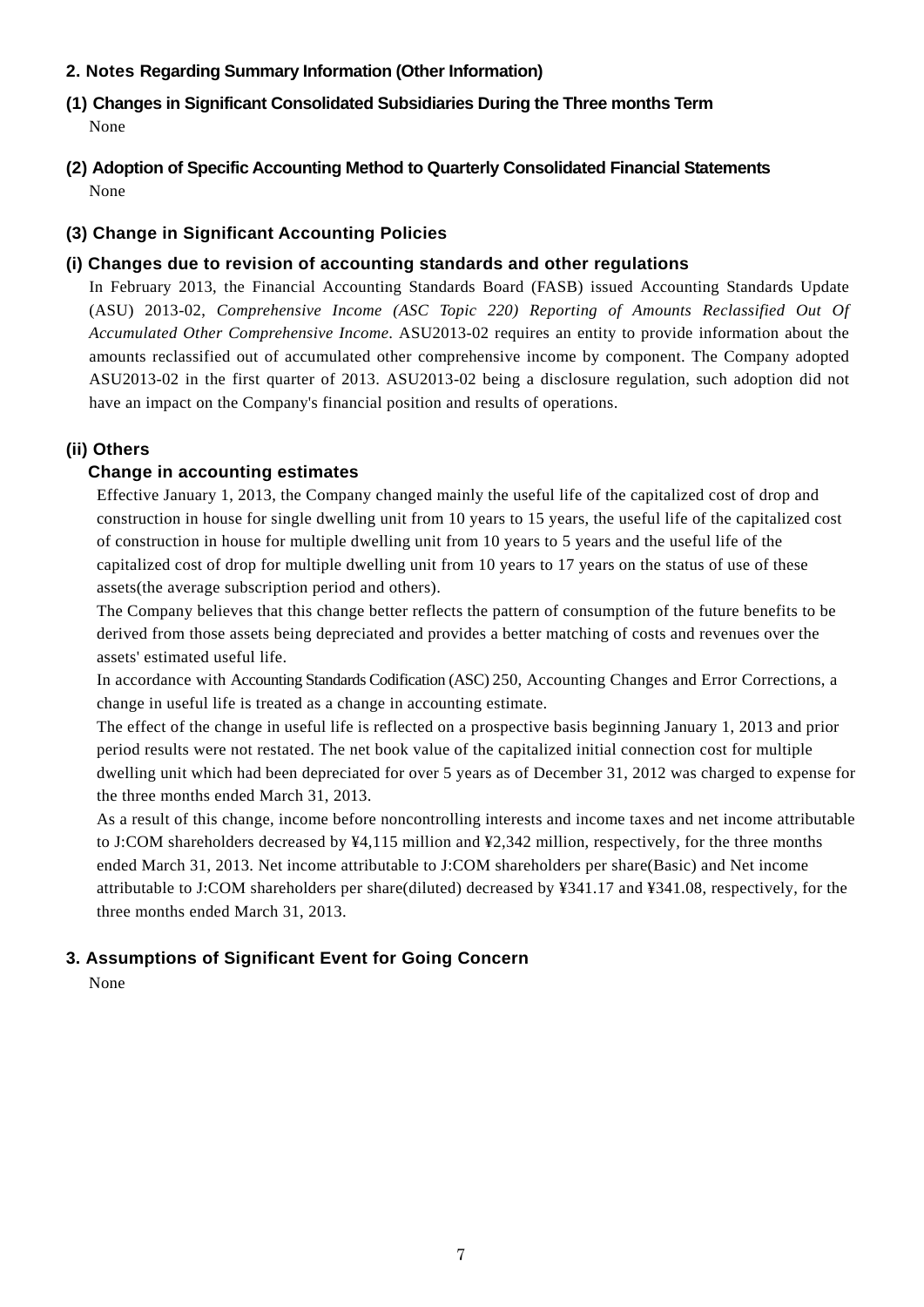# **4. Consolidated Quarterly Financial Statements**

# **JUPITER TELECOMMUNICATIONS CO., LTD.**

# **AND SUBSIDIARIES**

# **(1) CONSOLIDATED QUARTERLY STATEMENTS OF INCOME AND COMPREHENSIVE INCOME**

|                                                                                          | Three months<br>ended | (YEN IN MILLIONS, EXCEPT SHARE AND PER SHARE AMOUNTS)<br>Three months<br>ended | Change    |        |
|------------------------------------------------------------------------------------------|-----------------------|--------------------------------------------------------------------------------|-----------|--------|
| Account                                                                                  | March 31, 2012        | March 31, 2013                                                                 |           |        |
|                                                                                          | Amount                | Amount                                                                         | Amount    | $(\%)$ |
| Revenue:                                                                                 |                       |                                                                                |           |        |
| Subscription fees                                                                        | 78,052                | 78,670                                                                         | 618       | 0.8    |
| <b>Others</b>                                                                            | 14,460                | 14,349                                                                         | (111)     | (0.8)  |
|                                                                                          | 92,512                | 93,019                                                                         | 507       | 0.5    |
| Operating costs and expenses:                                                            |                       |                                                                                |           |        |
| Operating and programming costs                                                          | (35, 715)             | (34,590)                                                                       | 1,125     | 3.2    |
| Selling, general and administrative expenses                                             | (17, 939)             | (18, 482)                                                                      | (543)     | (3.0)  |
| Depreciation and amortization                                                            | (20, 382)             | (23, 131)                                                                      | (2,749)   | (13.5) |
|                                                                                          | (74, 036)             | (76, 203)                                                                      | (2, 167)  | (2.9)  |
| Operating income                                                                         | 18,476                | 16,816                                                                         | (1,660)   | (9.0)  |
| Other income (expenses):                                                                 |                       |                                                                                |           |        |
| Interest expense, net:                                                                   |                       |                                                                                |           |        |
| Related parties                                                                          | (316)                 | (232)                                                                          | 84        | 26.5   |
| <b>Others</b>                                                                            | (670)                 | (518)                                                                          | 152       | 22.7   |
| Equity in earnings of affiliates                                                         | 243                   | 253                                                                            | 10        | 4.0    |
| Gains on sales of investments in affiliates                                              |                       | 2,477                                                                          | 2,477     |        |
| Other, net                                                                               | 958                   | 81                                                                             | (877)     | (91.5) |
| Income before noncontrolling interests and<br>income taxes                               | 18,691                | 18,877                                                                         | 186       | 1.0    |
| Income taxes expense                                                                     | (7,891)               | (6, 845)                                                                       | 1,046     | 13.3   |
| Net income                                                                               | 10,800                | 12,032                                                                         | 1,232     | 11.4   |
| Net income attributable to noncontrolling interests                                      | (778)                 | (688)                                                                          | 90        | 11.5   |
| Net income attributable to J:COM shareholders                                            | 10,022                | 11,344                                                                         | 1,322     | 13.2   |
| Net Income attributable to J:COM shareholders per<br>share:                              |                       |                                                                                |           |        |
| <b>Basic</b>                                                                             | ¥1,449.84             | ¥1,652.52                                                                      | ¥202.68   | 14.0   |
| Diluted                                                                                  | ¥1,449.50             | ¥1,652.06                                                                      | ¥202.56   | 14.0   |
| Weighted average number of common stock<br>outstanding:                                  |                       |                                                                                |           |        |
| <b>Basic</b>                                                                             | 6,912,355             | 6,864,645                                                                      | (47, 710) | (0.7)  |
| <b>Diluted</b>                                                                           | 6,913,997             | 6,866,567                                                                      | (47, 430) | (0.7)  |
| Net income                                                                               | 10,800                | 12,032                                                                         | 1,232     | 11.4   |
| Other comprehensive income/(loss), net of taxes                                          |                       |                                                                                |           |        |
| Unrealized gain/(loss) on cash flow hedge                                                | 164                   | 245                                                                            | 81        | 50.0   |
| Foreign currency translation adjustments                                                 |                       | 43                                                                             | 43        |        |
| Reclassification adjustment for gain/(loss) on<br>cash flow hedge included in net income | 103                   | (37)                                                                           | (140)     |        |
| Other comprehensive income/(loss), net of<br>taxes                                       | 267                   | 251                                                                            | (16)      | (6.0)  |
| Comprehensive income                                                                     | 11,067                | 12,283                                                                         | 1,216     | 11.0   |
| Comprehensive income attributable to                                                     | (815)                 | (716)                                                                          | 99        | 12.1   |
| noncontrolling interests<br>Comprehensive income attributable to J:COM                   | 10,252                | 11,567                                                                         | 1,315     | 12.8   |
| shareholders                                                                             |                       |                                                                                |           |        |

*(Note)1. Percentages are calculated based on amounts before rounded in Change column.* 

*2. A part of amounts for three months ended March 31, 2012 was adjusted. Please refer to (8) Business Combinations on page 14.*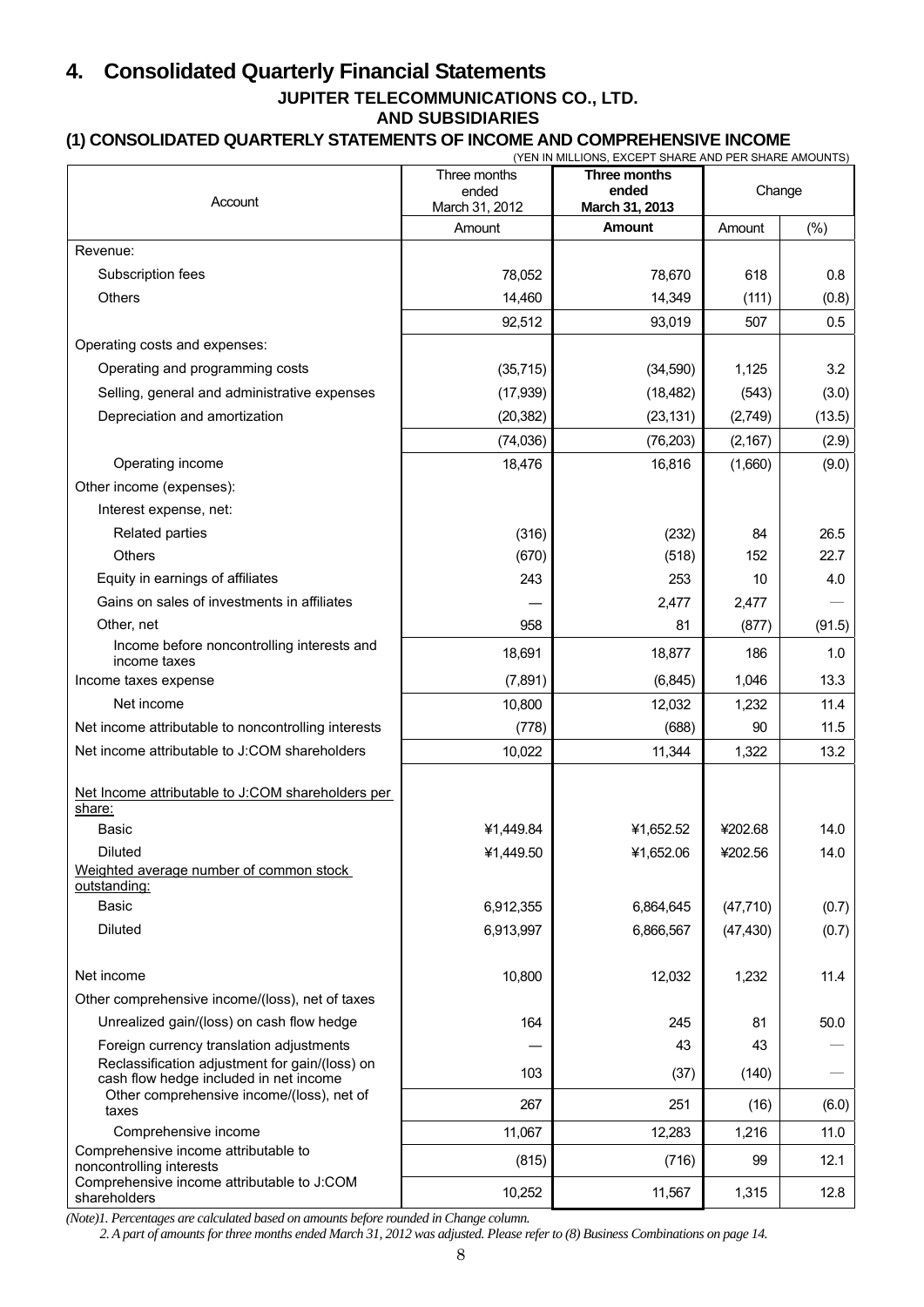### **JUPITER TELECOMMUNICATIONS CO., LTD. AND SUBSIDIARIES**

# **(2) CONSOLIDATED QUARTERLY BALANCE SHEETS**

| (YEN IN MILLIONS)                         |                   |                |           |  |
|-------------------------------------------|-------------------|----------------|-----------|--|
| Account                                   | December 31, 2012 | March 31, 2013 | Change    |  |
|                                           | Amount            | <b>Amount</b>  | Amount    |  |
| Current assets:                           |                   |                |           |  |
| Cash and cash equivalents                 | 110,853           | 96,325         | (14, 528) |  |
| Accounts receivable                       | 16,149            | 14,569         | (1,580)   |  |
| Allowance for doubtful accounts           | (473)             | (518)          | (45)      |  |
| Deferred tax assets - current             | 6,902             | 6,623          | (279)     |  |
| Prepaid expenses and other current assets | 7,537             | 10,036         | 2,499     |  |
| Total current assets                      | 140,968           | 127,035        | (13,933)  |  |
| Investments:                              |                   |                |           |  |
| Investments in affiliates                 | 10,095            | 8,180          | (1, 915)  |  |
| Investments in other securities, at cost  | 2,060             | 2,064          | 4         |  |
| <b>Total investments</b>                  | 12,155            | 10,244         | (1, 911)  |  |
| Property and equipment, at cost:          |                   |                |           |  |
| Land                                      | 4,185             | 4,298          | 113       |  |
| Distribution system and equipment         | 732,660           | 709,453        | (23, 207) |  |
| Support equipment and buildings           | 73,119            | 75,594         | 2,475     |  |
|                                           | 809,964           | 789,345        | (20, 619) |  |
| Less accumulated depreciation             | (462, 913)        | (452,963)      | 9,950     |  |
| Total property and equipment              | 347,051           | 336,382        | (10,669)  |  |
| Other assets:                             |                   |                |           |  |
| Goodwill                                  | 253,079           | 253,079        |           |  |
| Identifiable intangible assets, net       | 33,621            | 32,423         | (1, 198)  |  |
| Deferred tax assets - non current         | 6,678             | 6,970          | 292       |  |
| Others                                    | 18,478            | 18,735         | 257       |  |
| Total other assets                        | 311,856           | 311,207        | (649)     |  |
| <b>Total assets</b>                       | 812,030           | 784,868        | (27, 162) |  |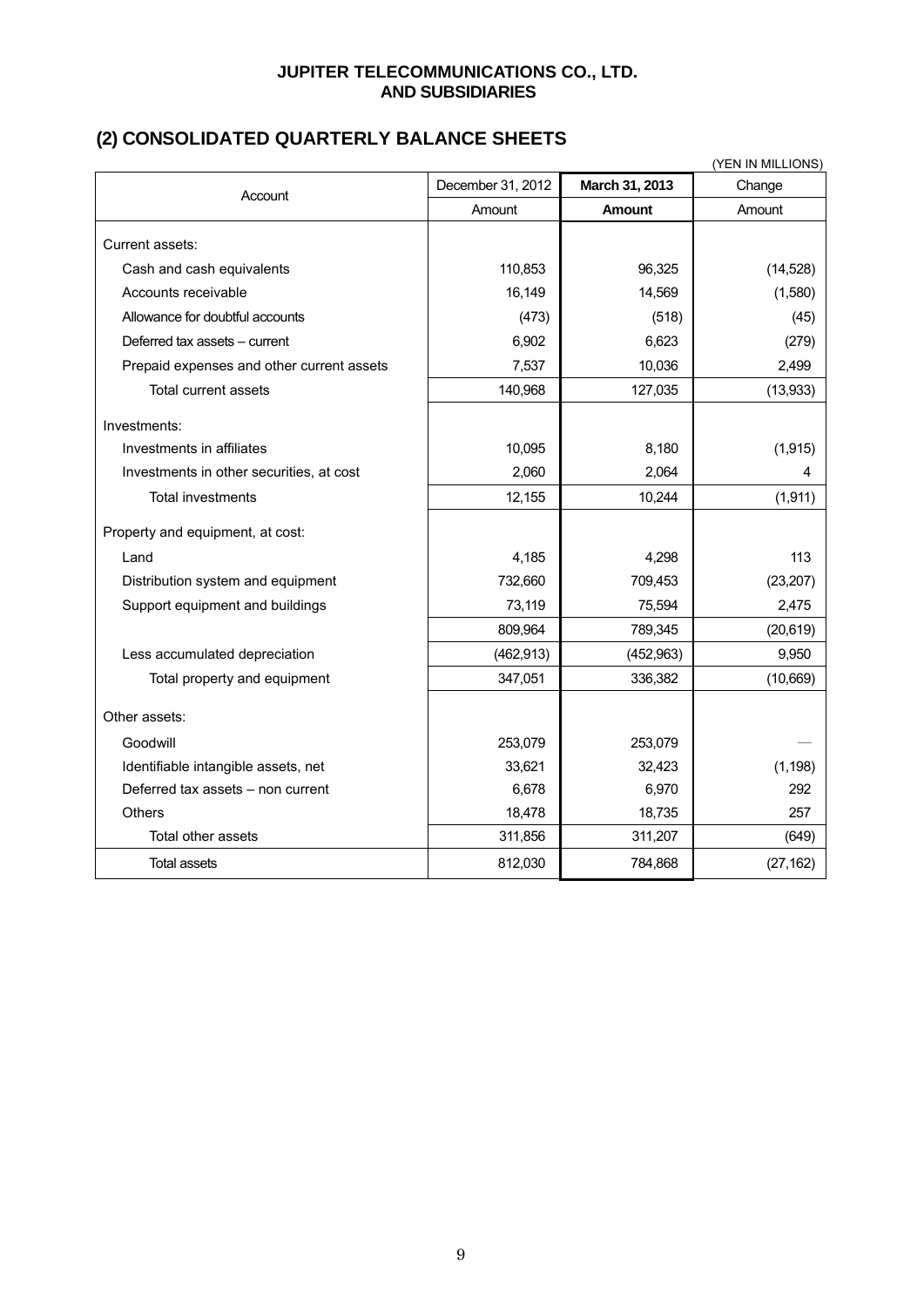|                                                  |                   |                | (YEN IN MILLIONS) |  |
|--------------------------------------------------|-------------------|----------------|-------------------|--|
| Account                                          | December 31, 2012 | March 31, 2013 | Change            |  |
|                                                  | Amount            | <b>Amount</b>  | Amount            |  |
| Current liabilities:                             |                   |                |                   |  |
| Short-term loans                                 | 5,061             | 4,644          | (417)             |  |
| Long-term debt - current portion                 | 69,847            | 59,657         | (10, 190)         |  |
| Capital lease obligations - current portion:     |                   |                |                   |  |
| Related parties                                  | 13,625            | 13,019         | (606)             |  |
| <b>Others</b>                                    | 878               | 829            | (49)              |  |
| Accounts payable                                 | 27,407            | 25,710         | (1,697)           |  |
| Income taxes payable                             | 16,298            | 6,167          | (10, 131)         |  |
| Deposit from related parties                     | 268               | 268            |                   |  |
| Deferred revenue - current portion               | 7,865             | 7,584          | (281)             |  |
| Accrued expenses and other liabilities           | 11,117            | 14,601         | 3,484             |  |
| <b>Total current liabilities</b>                 | 152,366           | 132,479        | (19, 887)         |  |
|                                                  |                   |                |                   |  |
| Long-term debt, less current portion             | 48,262            | 43,867         | (4, 395)          |  |
| Corporate bond, less current portion             | 10,000            | 10,000         |                   |  |
| Capital lease obligations, less current portion: |                   |                |                   |  |
| Related parties                                  | 25,974            | 24,229         | (1,745)           |  |
| Others                                           | 3,677             | 3,547          | (130)             |  |
| Deferred revenue                                 | 52,665            | 51,168         | (1,497)           |  |
| Deferred tax liabilities - non current           | 10,845            | 9,968          | (877)             |  |
| <b>Other liabilities</b>                         | 25,630            | 25,484         | (146)             |  |
| <b>Total liabilities</b>                         | 329,419           | 300,742        | (28, 677)         |  |
|                                                  |                   |                |                   |  |
| Shareholders' equity:                            |                   |                |                   |  |
| Common stock no par value                        | 117,550           | 117,550        |                   |  |
| Additional paid-in capital                       | 226,377           | 226,240        | (137)             |  |
| Retained earnings                                | 117,592           | 120,354        | 2.762             |  |
| Accumulated other comprehensive income/(loss)    | 118               | 342            | 224               |  |
| Treasury stock, at cost                          | (7,090)           | (7,090)        |                   |  |
| Total J:COM shareholders' equity                 | 454,547           | 457,396        | 2,849             |  |
| Noncontrolling interests in subsidiaries         | 28,064            | 26,730         | (1, 334)          |  |
| Total shareholders' equity                       | 482,611           | 484,126        | 1,515             |  |
| Total liabilities and shareholders' equity       | 812,030           | 784,868        | (27, 162)         |  |

.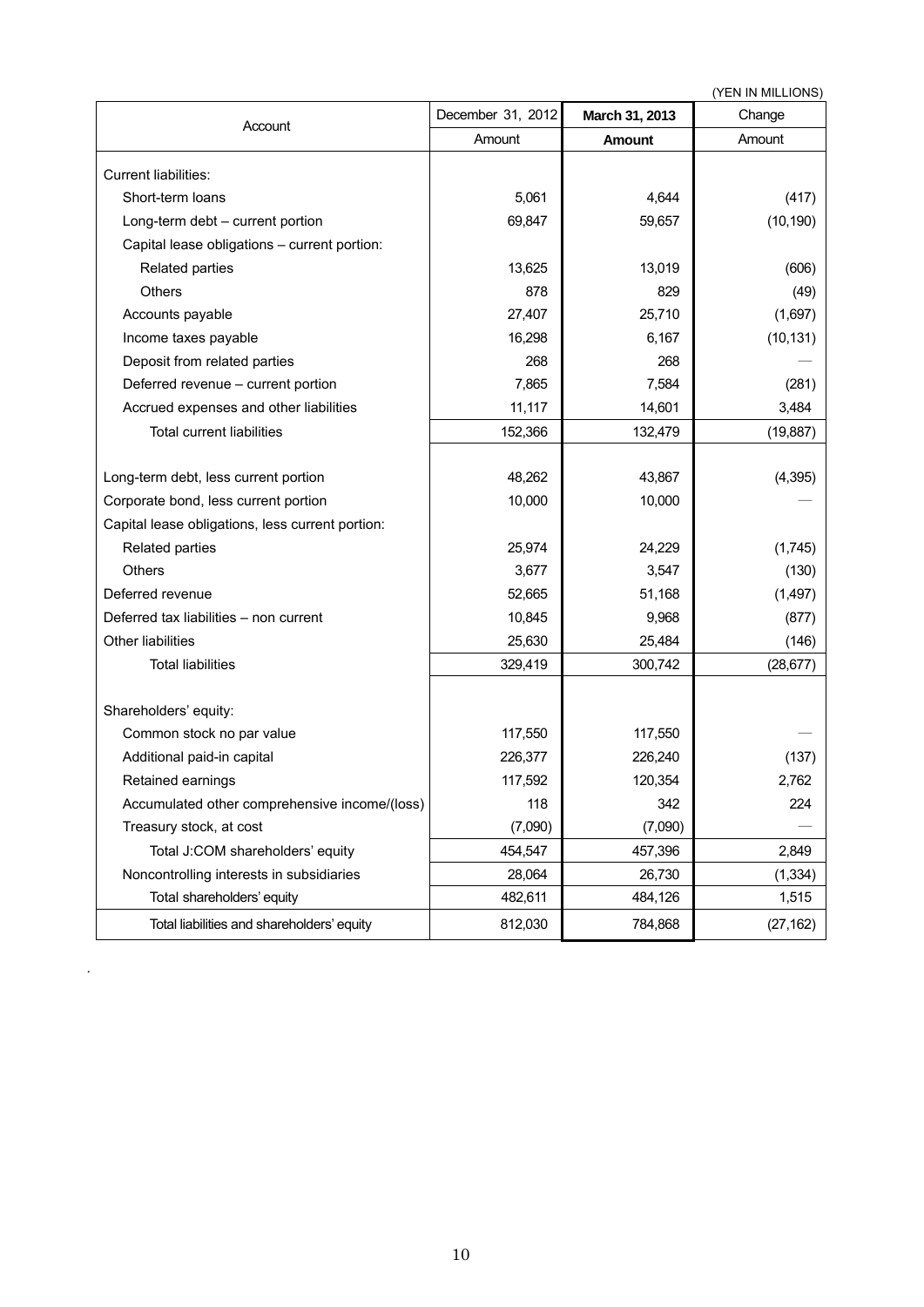#### **JUPITER TELECOMMUNICATIONS CO., LTD. AND SUBSIDIARIES**

# **(3) CONSOLIDATED QUARTERLY STATEMENTS OF CASH FLOWS**

|                                                                                             |                                         |                                         | (YEN IN MILLIONS) |
|---------------------------------------------------------------------------------------------|-----------------------------------------|-----------------------------------------|-------------------|
| Classification                                                                              | Three months<br>ended<br>March 31, 2012 | Three months<br>ended<br>March 31, 2013 | Change            |
|                                                                                             | Amount                                  | Amount                                  | Amount            |
| Cash flows from operating activities:                                                       |                                         |                                         |                   |
| Net income                                                                                  | 10,800                                  | 12,032                                  | 1,232             |
| Adjustments to reconcile net income to net cash provided by operating<br>activities:        |                                         |                                         |                   |
| Depreciation and amortization                                                               | 20,382                                  | 23,131                                  | 2,749             |
| Equity in earnings of affiliates                                                            | (243)                                   | (253)                                   | (10)              |
| Gains on sales of investments in affiliates                                                 |                                         | (2, 477)                                | (2, 477)          |
| Dividends from affiliates                                                                   | 384                                     |                                         | (384)             |
| Stock-based compensation expenses                                                           | 50                                      |                                         | (50)              |
| Deferred income taxes expense/(benefit)                                                     | (317)                                   | (989)                                   | (672)             |
| Changes in operating assets and liabilities, excluding effects of<br>business combinations: |                                         |                                         |                   |
| Decrease/(increase) in accounts receivable, net                                             | 3,522                                   | 1,625                                   | (1,897)           |
| Decrease/(increase) in prepaid expenses and other assets                                    | (2,065)                                 | (2,306)                                 | (241)             |
| Increase/(decrease) in accounts payable                                                     | (2,024)                                 | (860)                                   | 1,164             |
| Increase/(decrease) in income taxes payable                                                 | (3,590)                                 | (10, 131)                               | (6, 541)          |
| Increase/(decrease) in accrued expenses and other liabilities                               | 4,479                                   | 3,243                                   | (1,236)           |
| Increase/(decrease) in deferred revenue                                                     | (1,299)                                 | (1,778)                                 | (479)             |
| Others                                                                                      | (917)                                   | 233                                     | 1,150             |
| Net cash provided by operating activities                                                   | 29,162                                  | 21,470                                  | (7,692)           |
| Cash flows from investing activities:                                                       |                                         |                                         |                   |
| Capital expenditures                                                                        | (9, 195)                                | (10, 757)                               | (1, 562)          |
| Acquisition of new subsidiaries, net of cash acquired                                       | 794                                     |                                         | (794)             |
| Proceeds from sales of investments in affiliates                                            |                                         | 4,422                                   | 4,422             |
| Other investing activities                                                                  | (448)                                   | 10                                      | 458               |
| Net cash used in investing activities                                                       | (8,849)                                 | (6, 325)                                | 2,524             |
| Cash flows from financing activities:                                                       |                                         |                                         |                   |
| Purchases of treasury stock                                                                 | (3,642)                                 |                                         | 3,642             |
| Acquisition of noncontrolling interests in consolidated subsidiaries                        | (268)                                   | (2,037)                                 | (1,769)           |
| Net increase/(decrease) in short-term loans                                                 | (814)                                   | (417)                                   | 397               |
| Principal payments of long-term debt                                                        | (4,919)                                 | (14, 584)                               | (9,665)           |
| Principal payments of capital lease obligations                                             | (4,677)                                 | (4,058)                                 | 619               |
| Cash dividends paid to shareholders                                                         | (6, 233)                                | (8,581)                                 | (2,348)           |
| Other financing activities                                                                  | 70                                      | 4                                       | (66)              |
| Net cash used in financing activities                                                       | (20, 483)                               | (29, 673)                               | (9, 190)          |
| Net increase/(decrease) in cash and cash equivalents                                        | (170)                                   | (14, 528)                               | (14, 358)         |
| Cash and cash equivalents at beginning of year                                              | 89,879                                  | 110,853                                 | 20,974            |
| Cash and cash equivalents at end of year                                                    | 89,709                                  | 96,325                                  | 6,616             |

*(Note) A part of amounts for three months ended March 31, 2012 was adjusted. Please refer to (8) Business Combinations on page 14.*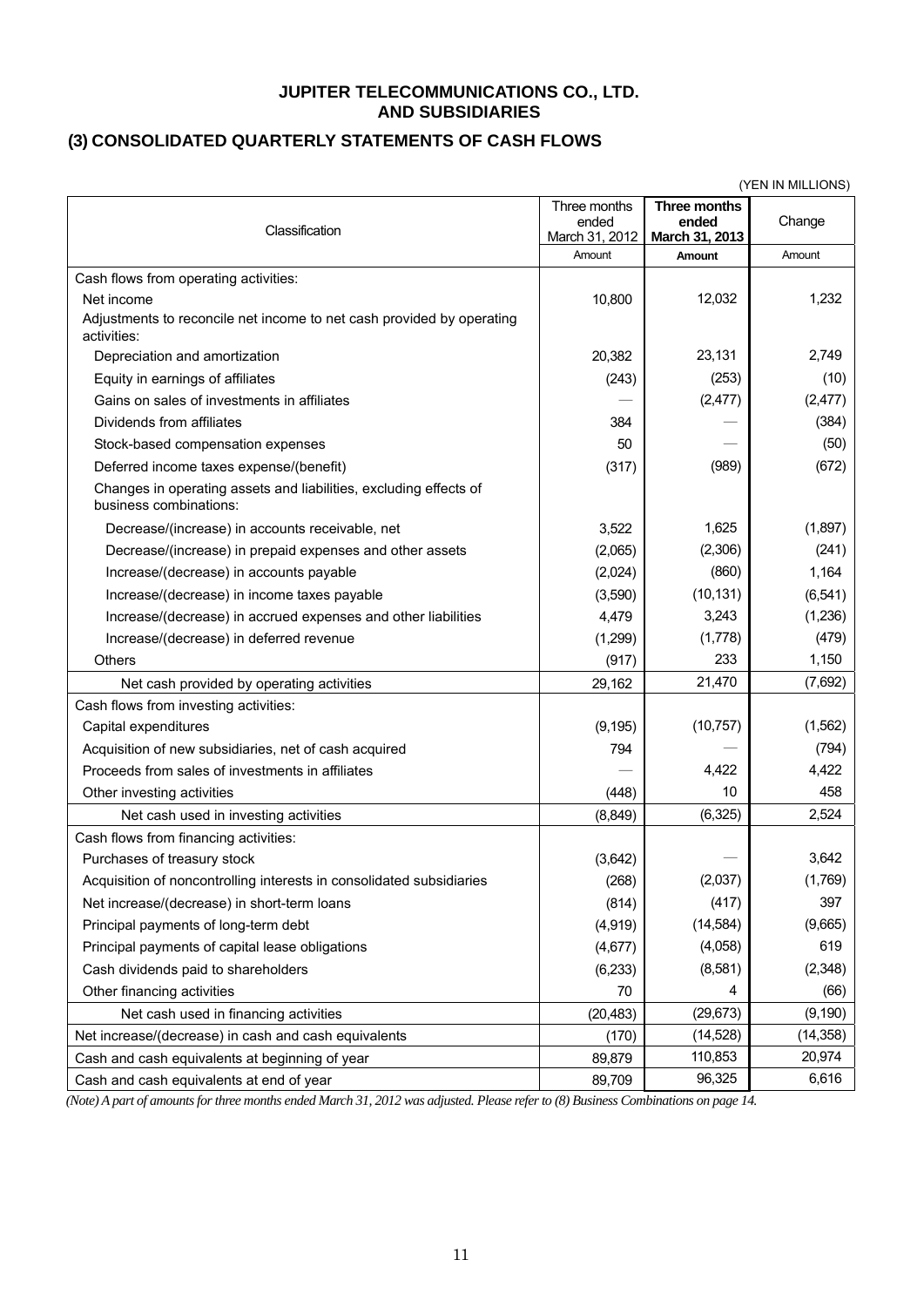#### **(4) Assumptions for Going Concern**

None

#### **(5) Segment Information**

The Company's media business is considered a separate operating segment, however, due to the insignificant size of this operation as of March 31, 2013, management has determined that the Company has one reportable segment, cable television business.

**(6) Significant Changes in Shareholders' Equity** 

None

## **(7) Subsequent Events**

**(i) Results of the tender offer for the common shares and stock acquisition rights of J:COM and Changes in the parent company** 

The tender offer ("Tender Offer") for the common shares and stock acquisition rights of J:COM that had been conducted since February 27, 2013 by KDDI and NJ Corporation ("NJ"; KDDI and NJ collectively, the "Tender Offerors"), the voting rights of which are owned in equal number by Sumitomo Corporation and KDDI, was completed on April 10, 2013. The Tender Offerors acquired 1,197,794 shares of common stock and 1,922 options of the stock acquisition rights (the number calculated to the number of common stock of J:COM is 1,922 shares) of J:COM as a result of the Tender Offer in the Tender Offer Registration Statement filed by the Tender Offerors on April 11, 2013. By this acquisition, KDDI became shareholder holding more than 40% of the voting rights of J:COM, and became the parent company of J:COM pursuant to the effective control approach.

#### i. Outline of the Tender Offerors

|                              | Company Name: KDDI Corporation           |
|------------------------------|------------------------------------------|
| Address:                     | 2-3-2, Nishishinjuku, Shinjuku-ku, Tokyo |
| Company Name: NJ Corporation |                                          |
| Address:                     | 3-10-10, Iidabashi, Chiyoda-ku, Tokyo    |

- ii. The types of share certificates, etc. to be purchased
	- (a) Common Shares
	- (b) The Share Options
		- a. Stock acquisition rights issued pursuant to the resolution of the general shareholders' meeting of J:COM held on March 28, 2006
		- b. Stock acquisition rights issued pursuant to the resolution of the board of directors meeting of J:COM held on April 27, 2007
		- c. Stock acquisition rights (mid-term incentive) issued pursuant to the resolution of the board of directors meeting of J:COM held on July 29, 2008
		- d. Stock acquisition rights (mid-term incentive) issued pursuant to the resolution of the board of directors meeting of J:COM held on April 23, 2009
		- e. Stock acquisition rights (long-term incentive) issued pursuant to the resolution of the board of directors meeting of J:COM held on March 25, 2009
		- f. Stock acquisition rights (mid-term incentive) issued pursuant to the resolution of the board of directors meeting of J:COM held on February 25, 2010
		- g. Stock acquisition rights (long-term incentive) issued pursuant to the resolution of the board of directors meeting of J:COM held on February 25, 2010
		- h. Stock acquisition rights (mid-term incentive) issued pursuant to the resolution of the board of directors meeting of J:COM held on February 24, 2011
		- i. Stock acquisition rights (long-term incentive) issued pursuant to the resolution of the board of directors meeting of J:COM held on February 24, 2011
		- j. Stock acquisition rights (mid-term incentive) issued pursuant to the resolution of the board of directors meeting of J:COM held on February 29, 2012
		- k. Stock acquisition rights (long-term incentive) issued pursuant to the resolution of the board of directors meeting of J:COM held on February 29, 2012

(The stock acquisition rights described in "a." through "k." above are hereinafter collectively referred to as the "Stock Acquisition Rights".)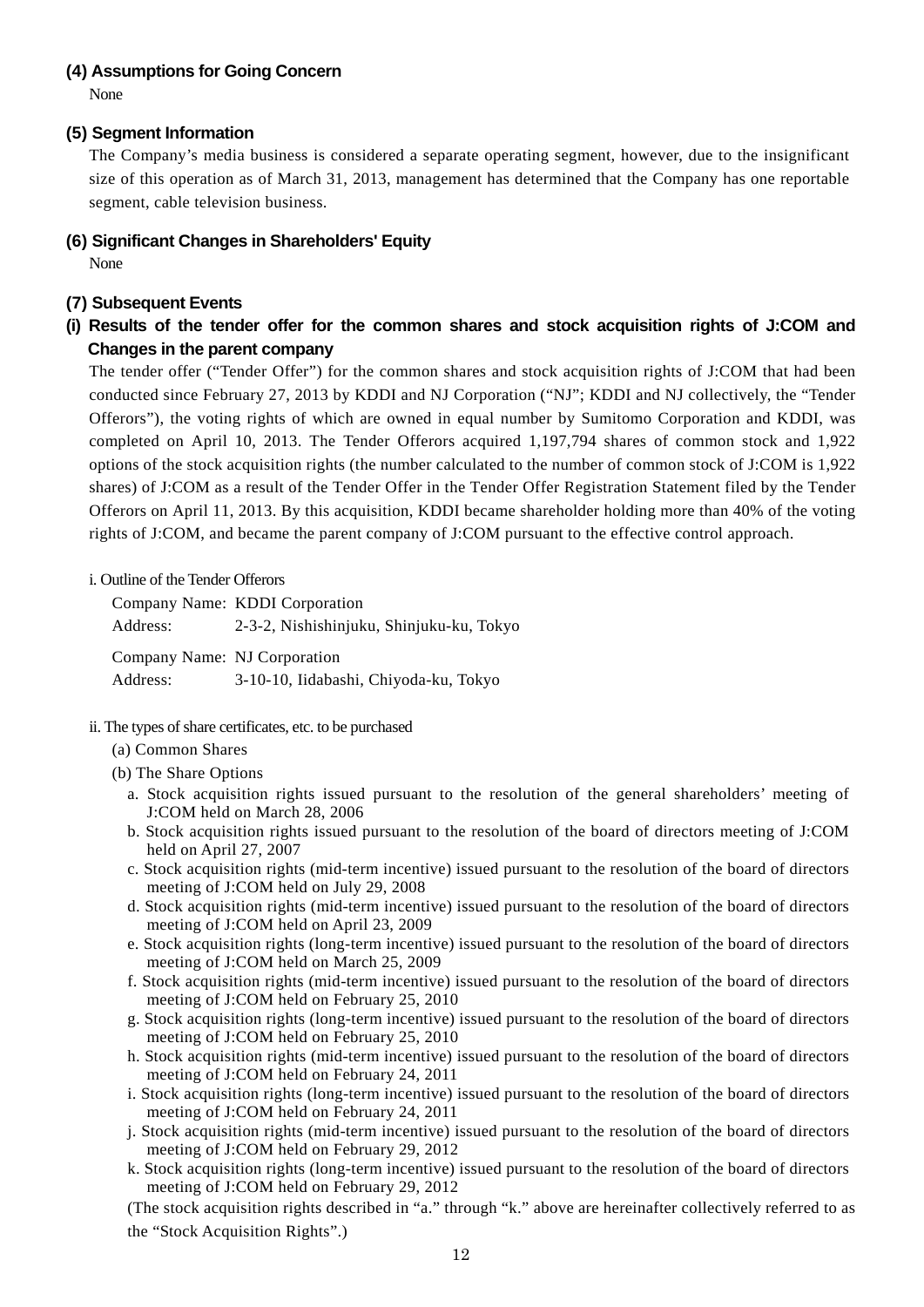#### iii. Number of share certificates, etc. purchased through the Tender Offer

| Type of Share<br>Certificates, etc                     | Number tendered,<br>represented by shares | Number purchased,<br>represented by shares |
|--------------------------------------------------------|-------------------------------------------|--------------------------------------------|
| <b>Share Certificates</b>                              | $1,197,794$ share(s)                      | $1,197,794$ share(s)                       |
| <b>Share Option Certificates</b>                       | $1,922 \text{ share}(s)$                  | $1,922 \text{ share}(s)$                   |
| Total                                                  | $1,199,716 \text{ share}(s)$              | $1,199,716 \text{ share}(s)$               |
| (Total Number of Dilutive)<br>Share Certificates, etc) | $(1,922 \text{ share}(s))$                | $(1,922 \text{ share}(s))$                 |

iv. Number and holding ratio of voting rights held by the Tender Offerors before and after change a. KDDI

|               | Number of voting rights held<br>by shareholder | Percentage of total voting rights |
|---------------|------------------------------------------------|-----------------------------------|
| Before change | 2,133,797                                      | 31.08%                            |
| After change  | 2,777,912                                      | 40.47%                            |

b. NJ

|               | Number of voting rights held<br>by shareholder | Percentage of total voting rights |
|---------------|------------------------------------------------|-----------------------------------|
| Before change |                                                | $0.00\%$                          |
| After change  | 553,679                                        | $8.07\%$                          |

*(Notes) 1. "Percentage of total voting rights" is calculated based on 6,864,645 total voting rights (as of March 31, 2013).* 

*2. "Percentage of total voting rights" is rounded off to two decimal places.* 

#### v. Date of the change

April 17, 2013 (Settlement commencement date)

# **(ii) Establishment of record date for extraordinary shareholders' meeting and class shareholders' meeting of common shareholders**

In order to determine the shareholders entitled to vote at an extraordinary shareholders' meeting planned to be held in early June 2013 and a class shareholders' meeting ("Shareholders' Meeting"), J:COM resolved at its board of directors meeting held on April 17, 2013, to set May 2, 2013 (Thursday) as the record date for the Shareholders' Meeting and entitle the shareholders recorded in the last shareholder register as of May 2, 2013 to vote at the Shareholders' Meeting.

- i. Record Date: May 2, 2013 (Thursday)
- ii. Date of Public Notice: April 18, 2013 (Thursday)

iii. Method of Public Notice: Electronic public notice (to be posted on the Company's website)